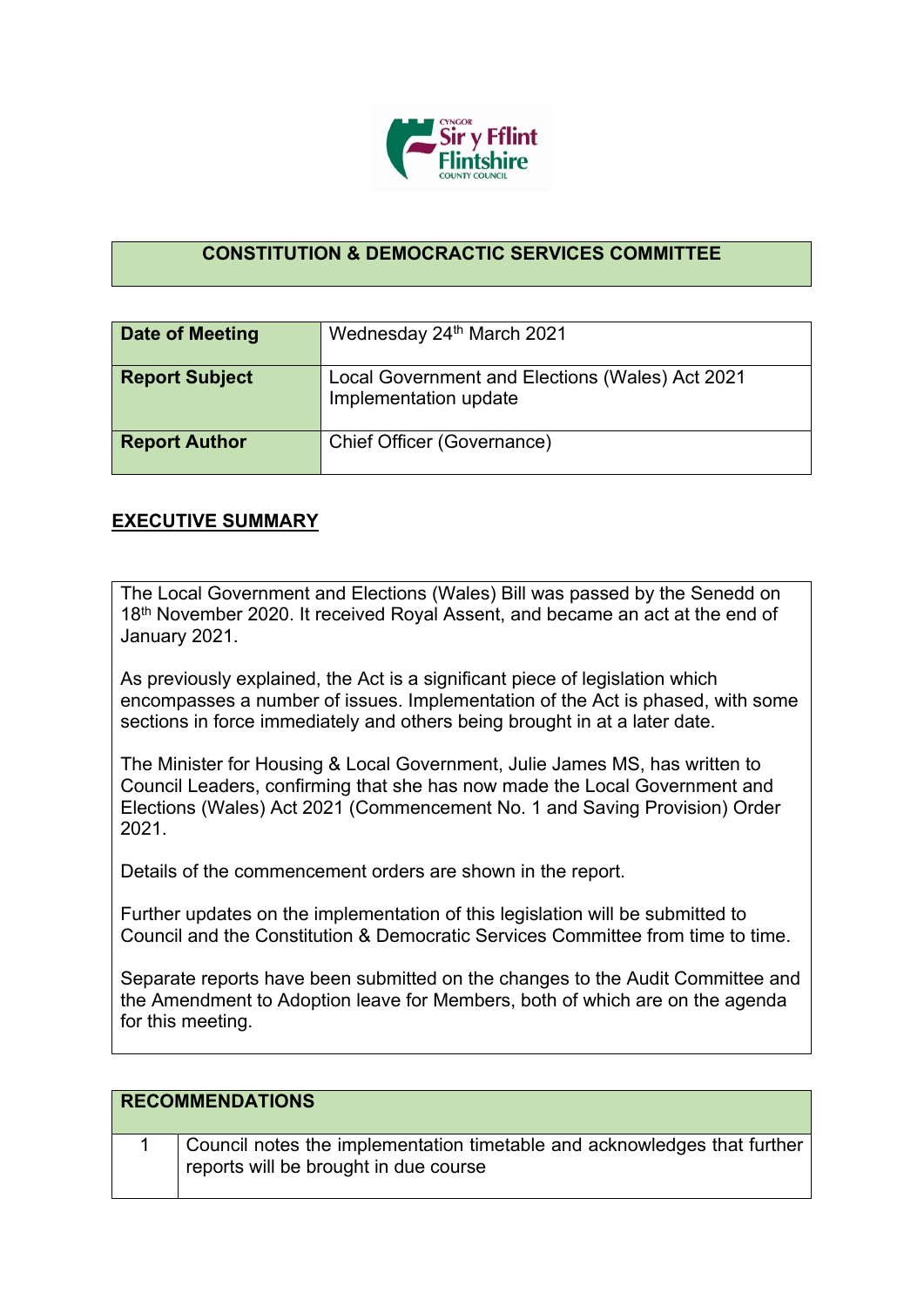## **REPORT DETAILS**

| 1.00 | <b>EXPLAINING THE IMPLEMENTATION OF THE LOCAL GOVERNMENT</b><br><b>AND ELECTIONS (WALES) ACT 2021</b>                                                                                                                                                                                                                                                                                                                                                                                                                                                 |
|------|-------------------------------------------------------------------------------------------------------------------------------------------------------------------------------------------------------------------------------------------------------------------------------------------------------------------------------------------------------------------------------------------------------------------------------------------------------------------------------------------------------------------------------------------------------|
| 1.01 | Provisions of the Local Government and Elections (Wales) Act 2021 will be<br>brought into force by three commencement orders accompanied by other<br>relevant subordinate legislation, during March 2021.                                                                                                                                                                                                                                                                                                                                             |
|      | These orders will bring the relevant provisions into force on a series of<br>dates between March 2021 and 5 May 2022. In light of the pandemic, the<br>timetable for the scrutiny of the Act by the Senedd was extended. As a<br>consequence the commencement of a number of the Act's provisions has<br>been postponed to 5 May 2022 to correspond with the date of the next<br><b>Local Government Elections.</b>                                                                                                                                   |
|      | The Welsh Government consider this approach to be more appropriate<br>and less disruptive to local authorities, especially in light of the ongoing<br>pandemic, rather than subjecting the sector to a number of new<br>requirements within the year preceding the elections.                                                                                                                                                                                                                                                                         |
| 1.02 | The Local Government and Elections (Wales) Act 2021 (Commencement<br>No. 1 and Saving Provision) Order 2021 was made on 4 <sup>th</sup> March and is<br>detailed in paragraph 1.03, below.                                                                                                                                                                                                                                                                                                                                                            |
|      | The Local Government and Elections (Wales) Act 2021<br>(Commencement No. 2 and Saving Provisions) Order 2021 is due<br>to be made by 12th March.                                                                                                                                                                                                                                                                                                                                                                                                      |
|      | This is subject to the Senedd approving the Local Government and<br>Elections (Wales) Act 2021 (Consequential Amendments) Regulations<br>2021 which need to be brought into force in line with this commencement<br>order.                                                                                                                                                                                                                                                                                                                            |
|      | The second Commencement Order provides for the bringing into force of<br>Part 6 of the 2021 Act, which provides, amongst other things, for a new<br>performance and governance regime for principal Councils and gives the<br>Welsh Ministers new support and intervention powers, the restructuring<br>provisions within Part 7 of the Act, the information sharing provisions in<br>section 159 and the disapplication of the Local Government (Wales)<br>Measure 2009 ("the 2009 Measure") to principal Councils and National<br>Park Authorities. |
|      | The Local Government and Elections (Wales) Act 2021<br>$\bullet$<br>(Commencement No. 3 and Transitional Provision) Order 2021 is<br>due to be made by 18th March.                                                                                                                                                                                                                                                                                                                                                                                    |
|      | This is subject to the Senedd approving the Local Government and<br>Elections (Wales) Act 2021 (Consequential Amendments and<br>Miscellaneous Provisions) Regulations 2021 which need to be brought into<br>force in line with this commencement order.                                                                                                                                                                                                                                                                                               |
|      | The third commencement order brings into force provisions in respect of<br>attendance, including remote attendance, at Local Authority meetings and                                                                                                                                                                                                                                                                                                                                                                                                   |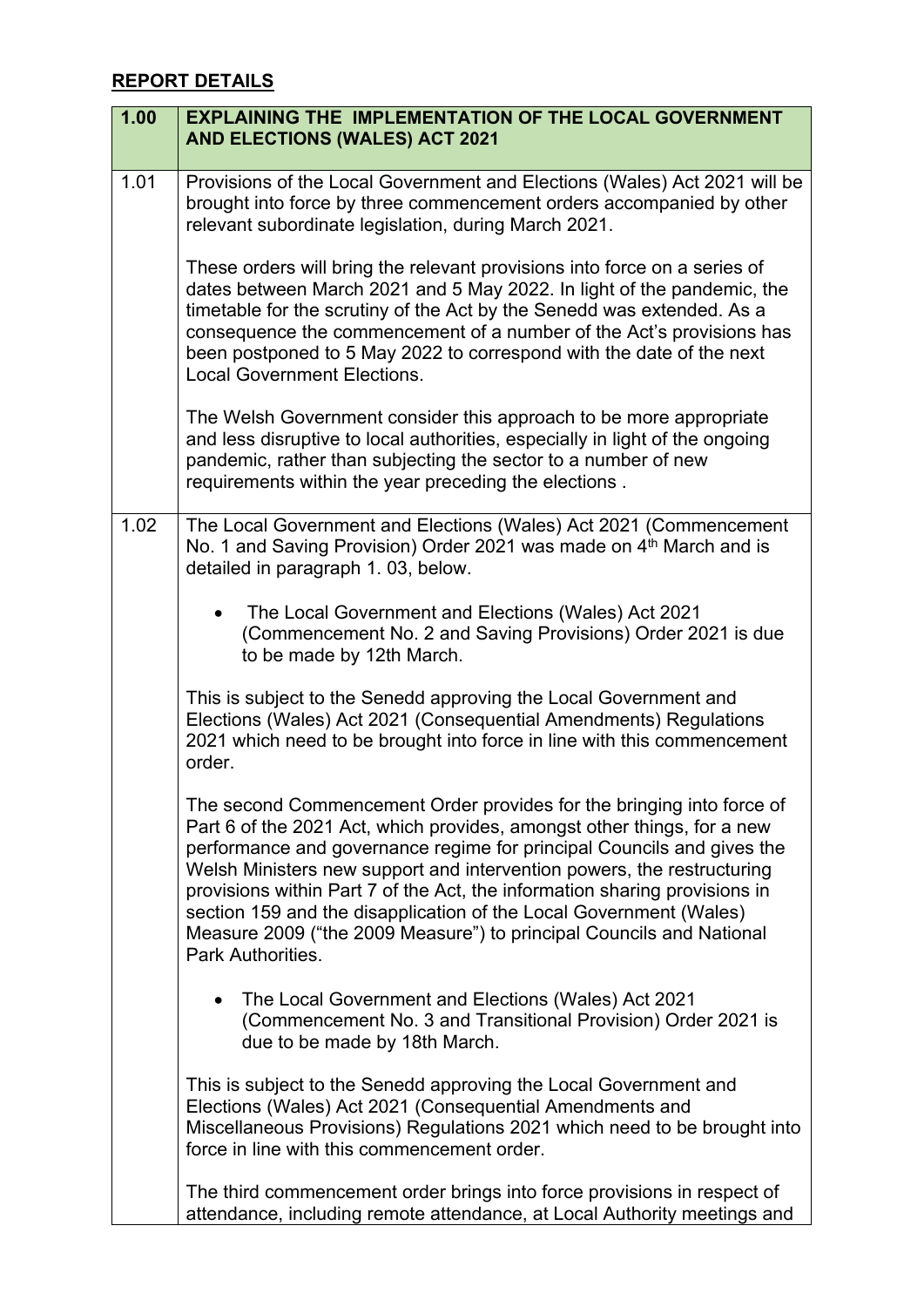|      | provisions in relation to the arrangements for Local Authority meetings and<br>documents, including requiring electronic publication of certain meeting<br>documents.                                                                                                              |
|------|------------------------------------------------------------------------------------------------------------------------------------------------------------------------------------------------------------------------------------------------------------------------------------|
| 1.03 | First commencement Order on 4 March 2021:                                                                                                                                                                                                                                          |
|      | All regulation making powers within Parts 2 (General Power of<br>competence), 3 (Promoting access to Local Government) and 4<br>(Local Authority Executives, Members, Officers and committees) of<br>the Act.                                                                      |
|      | Duty on principal Councils to have regard to guidance issued by the<br>$\bullet$<br>Welsh Minister in respect of the allocation of resources to the<br>officers designated Head of Democratic Services (section 161(1))<br>(Amendment to the Local Government(Wales) Measure 2011) |
|      | • Content of, and duty to have regard to, guidance under section 38<br>of the Local Government Act 2000 (section 59)                                                                                                                                                               |
|      | 1 April 2021                                                                                                                                                                                                                                                                       |
|      | Appointment by Local Democracy & Boundary Commission for<br>Wales of its chief executive (section 163)                                                                                                                                                                             |
|      | Directions under section 48 of the 2013 Act (section 164)                                                                                                                                                                                                                          |
|      | 1 November 2021<br>The general power of competence for principal Councils.                                                                                                                                                                                                         |
|      | 1 April 2022                                                                                                                                                                                                                                                                       |
|      | Annual reports by Community Councils (section 52)                                                                                                                                                                                                                                  |
|      | 5 May 2022<br><b>Principal Councils</b>                                                                                                                                                                                                                                            |
|      | Public participation duty including duty to prepare a public<br>participation strategy (sections $39 - 41$ )                                                                                                                                                                       |
|      | Duty to establish a petitions scheme (section 42)                                                                                                                                                                                                                                  |
|      | Duty to publish official addresses (section 43)                                                                                                                                                                                                                                    |
|      | Duty to have regard to any guidance issued by the Welsh Ministers<br>$\bullet$<br>under Chapter 2 of Part 3 (section 44)                                                                                                                                                           |
|      | Duty to publish a constitution and constitution guide (section 45)<br>٠                                                                                                                                                                                                            |
|      | Duty to make arrangements to enable the electronic broadcasting of<br>$\bullet$<br>meetings (section 46)                                                                                                                                                                           |
|      | Appointment of a Chief Executive (section 54)<br>٠                                                                                                                                                                                                                                 |
|      | Reconsideration of remuneration following direction by the Welsh<br>$\bullet$<br>Ministers (section 56)                                                                                                                                                                            |
|      | Appointment of assistants to executive (section 57)<br>٠                                                                                                                                                                                                                           |
|      | Job sharing (section 58)<br>٠                                                                                                                                                                                                                                                      |
|      | Duty of political Group Leaders in relation to standards of conduct<br>$\bullet$<br>(section 62)                                                                                                                                                                                   |
|      | Duty of Standards Committee to make annual report (section 63)<br>$\bullet$                                                                                                                                                                                                        |
|      | Making information available to Overview and Scrutiny Committees<br>$\bullet$<br>(section 65)                                                                                                                                                                                      |
|      | Power to require authorities to appoint joint overview and scrutiny<br>$\bullet$<br>committees (section 66)                                                                                                                                                                        |